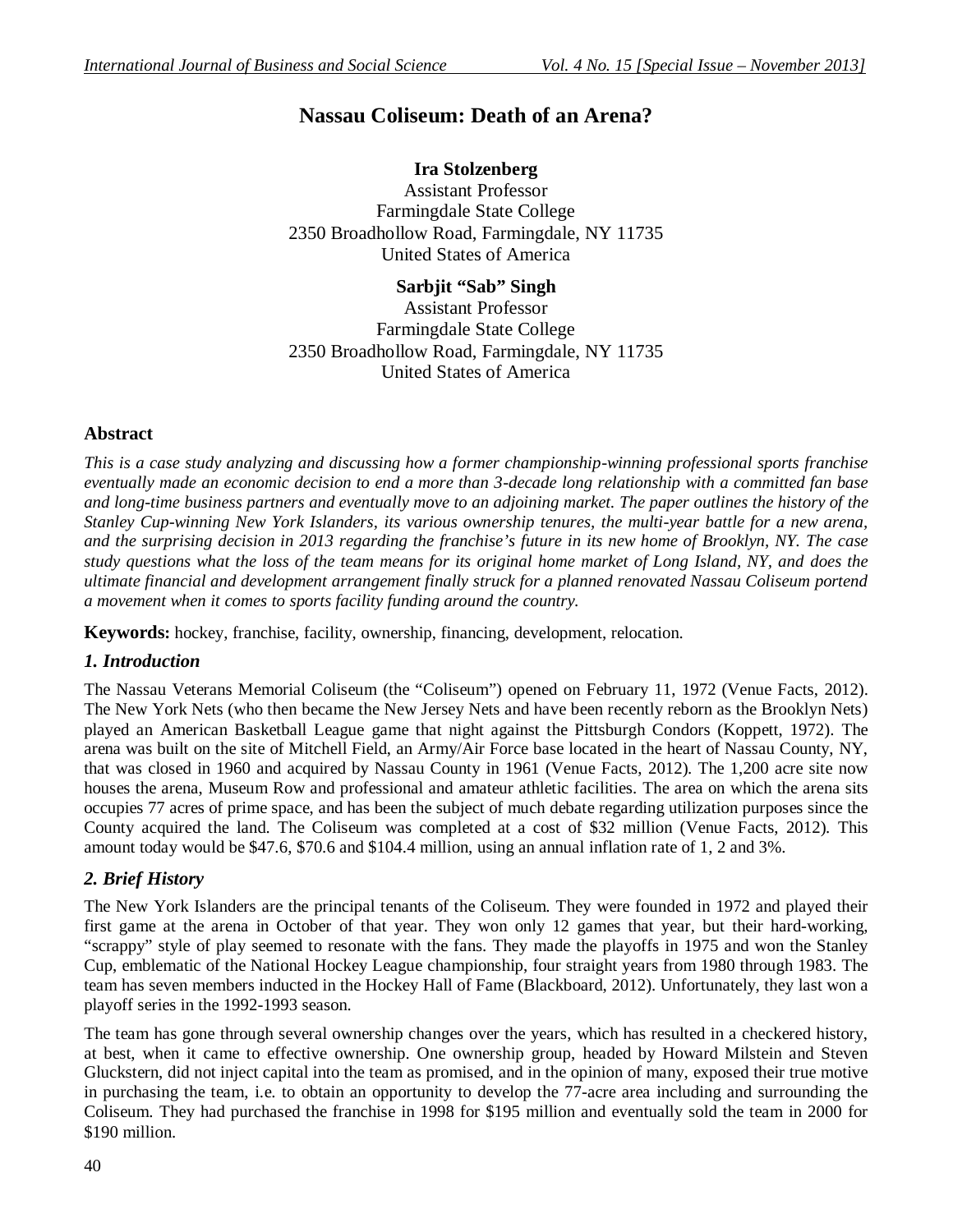The team is currently owned by Charles Wang, founder and former Chief Executive Officer of the software giant CA (formerly Computer Associates, Inc.), who purchased the team from Milstein and Gluckstern (Isleinfo, 2012). Wang's idea was to also purchase and move a National Basketball Association franchise to the Coliseum, a move that would have doubled the number of professional sports playing dates in the arena (41 hockey, 41 basketball). As it turns out, *his* ulterior motive was to form a partnership with Scott Rechler, one of the largest commercial developers on Long Island, and build and privately finance a new arena and develop the Hub area with retail, office and residential units, including a 60-story building. This project was called the Lighthouse Project and would cost approximately \$3.7 billion, but would have been totally privately financed (Rizza, 2009) (Isleinfo, 2012). Approval for the project had been continuously delayed by the Hempstead (where the land is located) Town supervisor, Kate Murray, and many of her town board members. Their main concern was the citification of this area of the county and the effect on congestion, traffic, sewer, water and schools (Scheurman, 2010). They proposed reducing the housing units by 80 percent and limiting the tower sizes, already reduced by Wang from one 60 to two 36-story towers, down to nine stories (Scheurman, 2010). This, not surprisingly, was deemed unacceptable by Wang and his partner Rechler, as it would have significantly reduced the projected rate of return on the project investment (Winzelberg, 2011).

#### *3. The Issues*

The Islanders franchise is the only permanent tenant of the arena. They play 41 home games, some pre-season games, and since 1993, no playoff games with the exception of last year. A consulting firm, Camoin Associates, was retained by the Nassau County Industrial Development Agency to review the one-time economic impact during the construction period of the Coliseum, including job creation; the ongoing economic impact of spending at the site and visitors to the site, including job creation; and sales and occupancy taxes paid by visitors (Camoin, 2011). Camoin estimated that annually there are 43 hockey events and 82 non-hockey events booked at the Coliseum (Cantor, 2011). That amounts to 125 events per year, or an annual occupancy rate of over 33 percent. In comparison, Barclays Arena, which opened in September 2012, booked more than 200 events in its first year (Heskell, 2012). Madison Square Garden, owned by Cablevision, a public company, owns the NBA's New York Knicks, NHL's New York Rangers and WNBA's New York Liberty, who account for well over 100 guaranteed playing dates. In addition, with concerts and other attractions, it runs about 320 events per year (MSG, 2009). In light of this direct competition, the Coliseum clearly needs at least one, and ideally two permanent tenants to generate revenues that are desperately needed for maintenance and improvements of the building. Madison Square Garden is four years older than the Coliseum and while privately-owned, has undergone two renovations. The latest one, currently ongoing, is costing almost one billion dollars (Worden, 2011).

While Madison Square Garden is forty-four years old and continues to improve its physical and sporting image, the Coliseum has not acted similarly. The Coliseum is publicly-owned by Nassau County and probably would not be able to be rebuilt without a plan that will show that the financing could take place without an increase in annual property taxes. Nassau County is one of the wealthiest counties in the nation but also one of the most heavily taxed (Halbfinger, Jan. 26, 2011).

In January 2011, a New York State oversight board took control of the County's finances (Halbfinger, Jan. 26, 2011).The action was taken because the County was unable to balance its \$2.7 billion budget, and the State also believed that the budget was unrealistic. The State formed the Nassau Interim Finance Authority (NIFA) to oversee the current finances. The County's main problems were due to a bloated workforce, an inequitable property tax system and a reluctance to cut services or increase taxes. The last fiscal crisis in the County was ten years earlier, and the County was bailed out with an infusion of \$100 million from the State (Halbfinger, 2011). However, with the current state of the economy, New York State has its own budget problems and has not expressed much interest in bailing out the County again.

With the takeover of its finances by NIFA, the County executed a preliminary agreement with the Islanders (Arenaco SPE, LLC, 2011). Essentially the New York Islanders, if a new arena was built, would operate the arena for a period of thirty years. In order to build a new arena, Nassau County or its agencies would have to issue general obligation bonds in a principal amount of not more than \$400 million (Arenaco, 2011). Under the terms of the proposed lease, the Islanders would pay the County the greater of \$14 million or 11.5 percent of Coliseum revenues, as defined (Arenaco, 2011). In order to issue the bonds, the County would have to hold a referendum for approval or disapproval of the voters.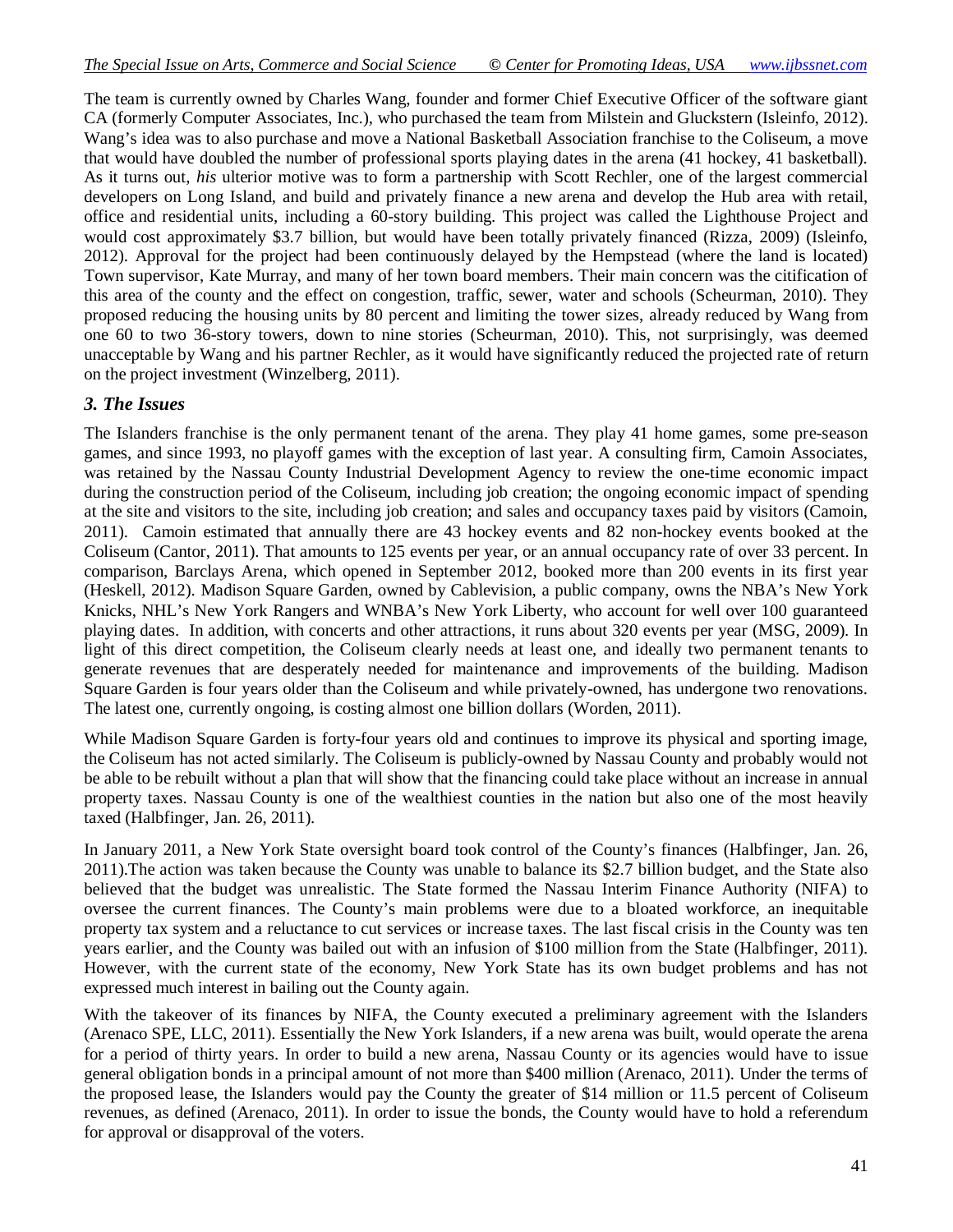Not more than a month prior to the referendum, the County laid off over 100 workers. Citizens were upset that the referendum was not held on a regular Election Day in November, and some felt that the County was trying to railroad a positive referendum vote through with a light turnout. The voters turned down the bond issue, which would have still needed to be approved by NIFA, by a 57 to 43 percent margin (Sullum, 2011). A diverse group, including the Republican County executive supported the plan, but a coalition of Democrats, fiscal conservatives, senior citizens, Tea Party members, parents of young children and certain developers opposed the plan (Sullum, 2011) (Halbfinger, Aug20, 2011). Some feel that there was resentment against helping Charles Wang, in light of the face that his Lighthouse Project would have privately-financed a new arena (Winzelberg, 2011).

The bottom line is that as of September 2012 there was no public plan in place that would keep the Islanders on Long island and/or renovate the existing arena or build a new one. The County put out a Request for Qualifications (RFQ) for a master developer for the Hub property (Hogan, 2012). Four developers applied, but one major developer on Long Island subsequently dropped out (Hogan, 2012).

#### *4. The 2011 Proposals*

As stated before, a lease was proposed by the County and the Islanders, who would want to operate the new Coliseum (Arenaco, 2011). The Islanders financial projections were reviewed by Conventions, Sports, Leisure International ("CSL"), a firm that provides consulting and planning services to companies in the convention, sports and leisure industries (CSL, 2011). The projections were also reviewed by Camion Associates, a professional services firm, who prepared an economic analysis report for the Nassau County Industrial Development Agency (Maragos, 2011) (Camoin Associates, 2011) and (Cantor, 2011).

The terms of the lease were as follows:

- (1) The Islanders would operate the new Coliseum
- (2) The lease would be for a thirty-year period, commencing after the expiration of the SMG lease in 2015.
- (3) The County would provide the financing of the new arena through a bond issue of \$400 million, of which \$350 million would be earmarked for the construction of new arena and the balance for the construction of a convention center and a minor league ballpark.
- (4) The Coliseum would have a minimum of 17,000 seats and a minimum of 50 suites accommodating at least eight patrons.
- (5) The Islanders' operating company would be responsible for the operation, maintenance and repair of the new arena. They would also be responsible for the first \$500 thousand of capital repairs, per year, as defined in the lease.
- (6) The Islanders' operating company would also be responsible for utilities and insurance for the arena.
- (7) The design and cost of the new arena would be similar to the Prudential Center located in Newark, New Jersey which is the home of the N.J. Devils hockey team
- (8) The annual rent to be paid to Nassau County would be an amount equal to the greater of \$14 million or 11.5 percent of all Coliseum revenues.
- (9) Coliseum revenues were defined as gross revenues, net of sales taxes, ticket taxes and ticket surcharges (which are remitted to the county and state) paid to the Islanders related to the operation of activities at the arena. These include revenues from hockey games, ticket revenues from other sports events and from family events, concerts and other entertainment; revenues from the sale of food, beverage, merchandise, other concessions, novelties, catering, suite licenses, club seats, radio broadcasting, sponsorships, the internet, parking, and personal seat licenses. It excludes all other media fees such as revenues from cable and network television broadcasting. (Arenaco, 2011)

Dr. Martin R. Cantor, CPA, of the Long Island Center for Socio-Economic Policy, prepared a report for Nassau County Executive Ed Mangano that analyzed the cash flow and economic impact of the new Coliseum (Cantor, 2011). Dr. Cantor is an economist and economic development consultant to public officials, counties, towns, villages and industrial development agencies (Cantor, 2012). Dr. Cantor analyzed the lease between the County and the Islanders, the conceptual models used by the Islanders to project the revenues, CSL and Camoin, and the additional jobs projected to be created by the project.

The debt service calculations are the same for each model. Borrowings of \$350 million (for the Coliseum) at 6.25 percent for thirty years equal payments of \$25.84 million per year.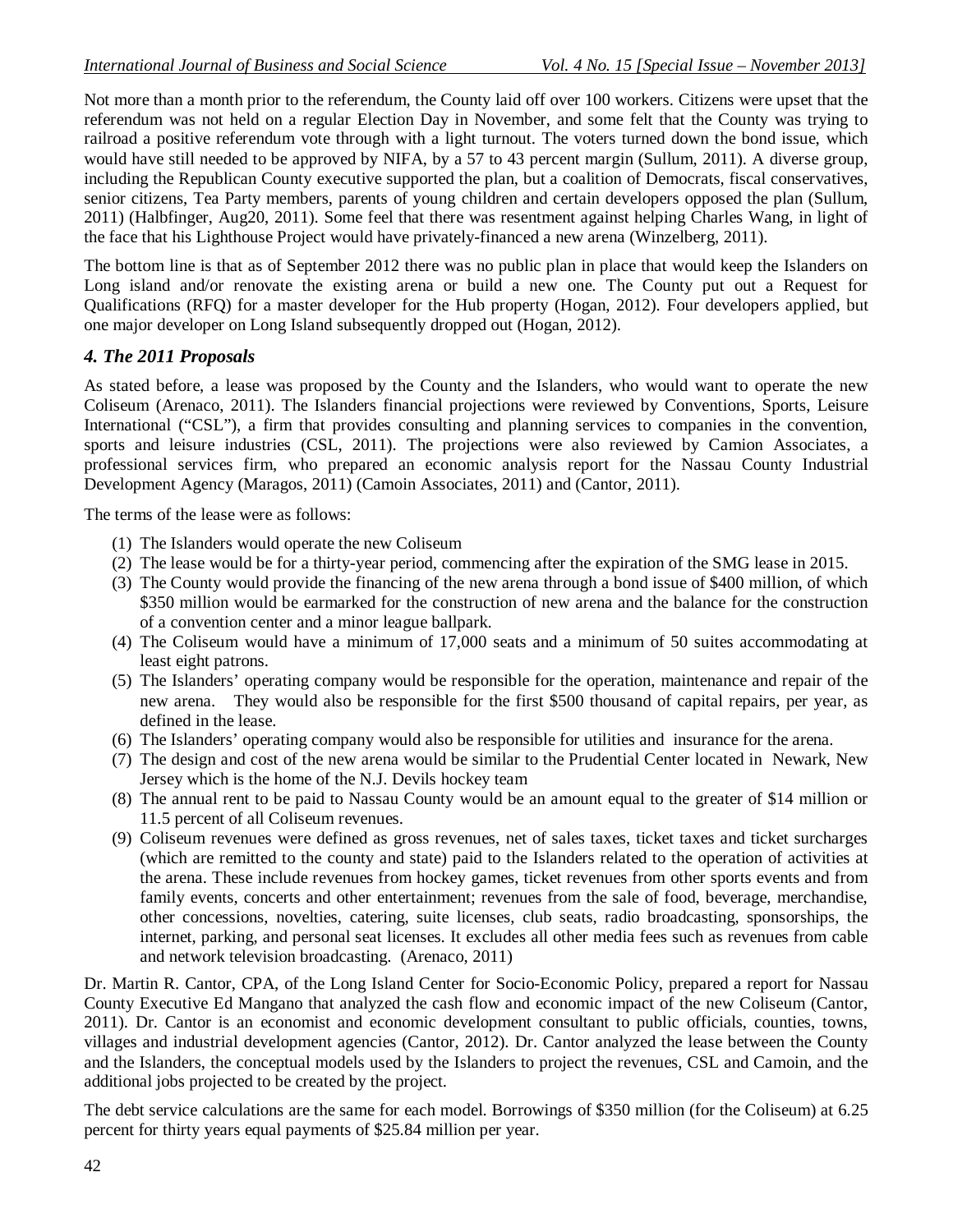Adding interest-only payments for the two year construction period brings the total debt service cost equal to \$818.51 million or an average of \$27.28 million per year (Cantor, 2011). Revenue projections differ. The Islanders' revenues projections are the lowest of the three. The Islanders used 49 hockey games and 109 nonhockey events in its projections. Camoin used 125 events, 43 hockey and 82 non-hockey, with a total attendance of 1,365,000, compared to the Islanders' attendance projection of 1,769,600. Camoin used average hockey ticket prices of \$60, \$27 for other sporting events, \$28.13 for family shows, \$65.25 for concerts and \$30.75 for entertainment events (Camion, 2011). Sales taxes include only the amount that Nassau County would receive. The entertainment tax was \$1.50 per new ticket sales, and the hotel tax was fixed at 3 percent, generated by the new visitors anticipated. CSL compared the Islanders' projections to the results of other comparable arenas. They believed that the Islanders' average hockey ticket price of \$64 was acceptable, but thought that the revenues from third-party events (concerts, family shows) were too high. In addition, it reduced the revenues from sponsorships and premium seating (Cantor, 2011).

| Revenues:                        | Camoin            |               | <u>CSL</u>           | Islanders       |
|----------------------------------|-------------------|---------------|----------------------|-----------------|
| Revenue sharing                  | \$901,285,437     |               | \$780,944,295        | \$754,825,590   |
| Sales tax revenues               |                   | 221,283,353   | 177,101,981          | 141,535,620     |
| Entertainment tax                |                   | 58,842,770    | 99,641,666           | 79,631,800      |
| Hotel tax revenue                | <u>12,121,498</u> |               | 12,122,092           | 12,122,095      |
| Total revenues                   | \$1,193,533,058   |               | \$1,069,810,037      | \$988,115,105   |
| Debt service costs               | (818, 512, 480)   |               | <u>(818,512,480)</u> | (818, 512, 480) |
| Revenues over debt               |                   |               |                      |                 |
| service                          | \$375,020,578     |               | \$251,297,557        | \$169,602,625   |
| Benefit to class one             |                   |               |                      |                 |
| Property owners                  |                   | \$273,690,018 | \$183,396,957        | \$123,775,996   |
| No. of class one property owners |                   | 382, 900      | 382,900              | 382,900         |
| Total benefit per owner          |                   | \$714.18      | \$478.97             | \$323.26        |
| Benefit per year (over 30 years) |                   | \$23.83       | \$15.97              | \$10.78         |
| (Cantor, 2011)                   |                   |               |                      |                 |

#### **4.1 Table 1 - Comparative revenues, debt service costs, excess of revenues over costs and net benefits to Nassau County class one households over the 30-year lease**

#### **4.2 Table 2 – Job Creation and Economic Impact**

Cantor also analyzed the projections of the jobs created and economic impact of a new arena, as

proposed by Camoin Associates:

| Construction (per year)           | <b>After Completion</b> |               |  |
|-----------------------------------|-------------------------|---------------|--|
| Primary jobs                      | 806                     | 2,111         |  |
| Secondary jobs                    | 709                     | 929           |  |
|                                   | 1,515                   | 3,040         |  |
| New wages                         | \$121 million           | \$139 million |  |
| secondary spending<br>Primary and | \$257 million           | \$358 million |  |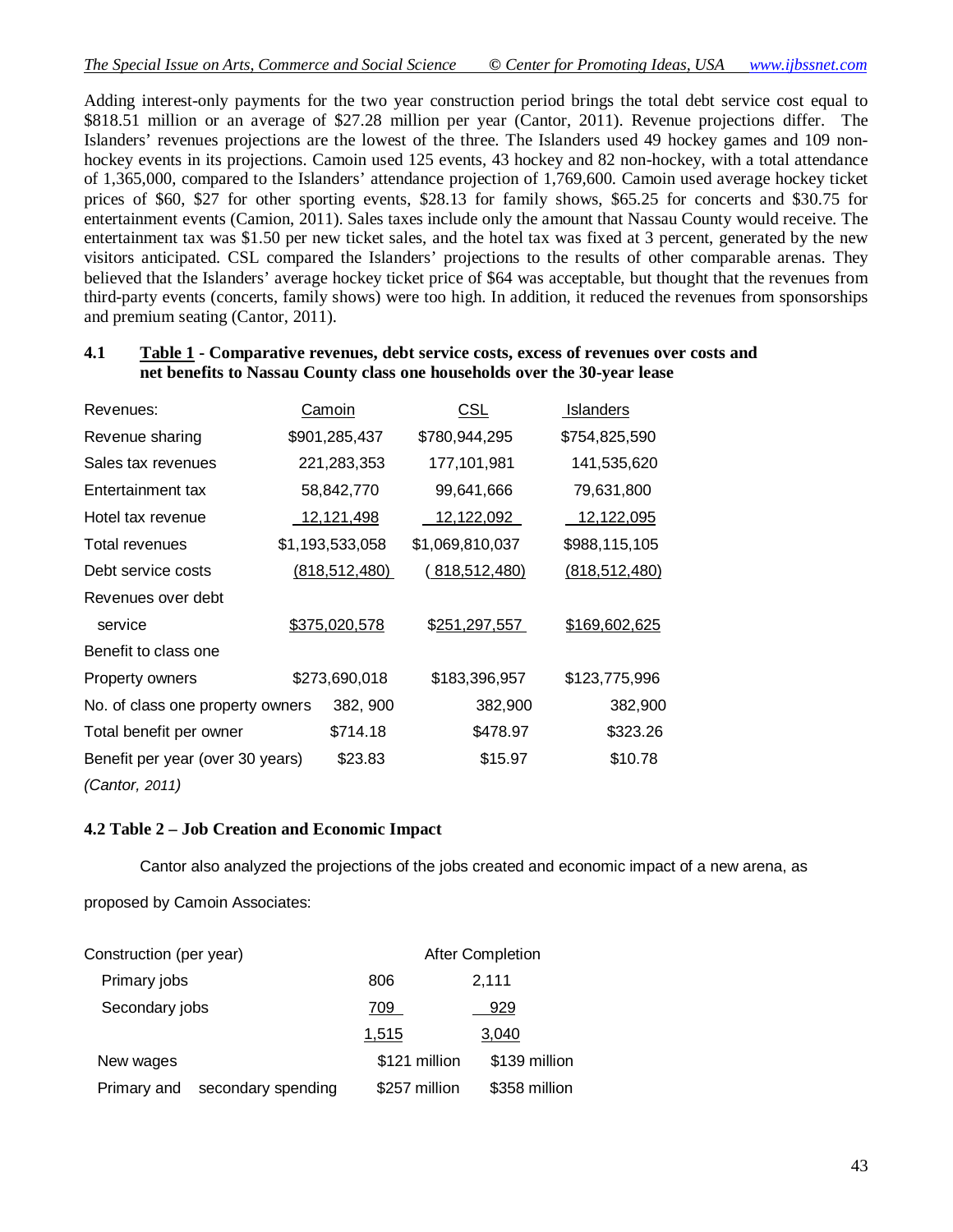Cantor also analyzed the projections of the jobs created and economic impact of a new arena, as proposed by Camoin Associates. Are these numbers reasonable? The only certainty would be the minimum of \$14 million that was to come from the Islanders. Dr. Cantor believes that the other revenue amounts appear to be conservative, based upon the number of events booked and the sales, entertainment and hotel rates established. In addition, the County executive has stated that this agreement does not include any other development rights to the property (Burton, 2011). However, these numbers show that there would be a reasonable chance that the revenues derived from the Islanders operating the Coliseum would cover the debt service costs, and therefore there would be no out-of-pocket costs to the Nassau County taxpayers.

#### *5. Benefits of Having an Arena on Long Island*

The Islanders stated that the team will leave the arena after their lease expires in 2015. Aside from the creation of new construction jobs for a limited period, new primary and secondary jobs, additional spending which leads to positive economic activity and tax revenues, there are other benefits to having an arena on the Island. This is the only major league franchise in an area with a population of 2.85 million citizens, not counting the neighboring New York City borough of Queens (LIexchange, 2012). Long Island might possibly lose the concerts, events and family attractions that have been taking place there for the past 40 years. There will be a significant decrease in the quality of life for the people who live there. There would be no indoor arena on Long Island with a capacity of 16,000 seats, an amount needed for certain major events. In addition, there is an intangible benefit of civic pride, that is, the region having a team and an arena that attracts first-class entertainment (Camoin, 2011).

#### *6. What Does All This Mean?*

In the review of the 2011 Redevelopment Plan, the County Comptroller stated that in the 2004-2005 NHL season lockout when there was no hockey played, the County's take from the Coliseum's revenues did not decline significantly. The revenues were \$2.12 million in 2004, \$1.7 million in 2005 and \$2.5 million in 2006 (Maragos, 2011). It appears that the decline in revenue through the absence of hockey was significant. The Comptroller thought that the absence of hockey in that period indicated that the Coliseum was able to book other events, and that the County could retain revenue despite the absence of the Islanders (Maragos, 2011). This would now be more difficult with the opening of the Barclays Center in Brooklyn just a commuter train ride away. In a 2006 report, the Director of the Nassau County Legislative Budget Review, disclosed that in the 2001-2006 period, SMG earned a profit between \$600 thousand and \$2.5 million annually, and the Islanders and Mr. Wang lost between \$12 and \$27 million annually (Naughton, 2006). In our opinion, the key to the Naughton report was a statement that the County broke even on the facility, however this was aided by a lack of capital maintenance spending (Naughton, 2006). Gary Bettman, commissioner of the National Hockey League, stated that the "facility is long past its due date," and he doesn't think that the County has done a particularly effective or spectacular job maintaining it." (Wolfle, 2012, p. 2). If the Islanders leave, if the bookings drop below 30%, if the County, in light of its current fiscal crisis, cannot provide the required funds for maintenance, repair and improvements, how long will it take before the building is no longer usable?

A recent article in *Newsday*, based on the Camoin Associates and Nassau County Comptroller reports indicated that the economic impact on Nassau County, of the then-in-existence NHL lockout with no games being played would be \$62.2 million; and the direct loss to the Nassau County treasury in the form of ticket taxes, share of concessions and parking would be \$1.1 million (Brodsky & Marshall, 2012).

#### *7. Solutions*

So where does Nassau County go from here? It is unlikely that a private developer will finance a new arena, unless Charles Wang is willing to part with some of his fortune or Woody Johnson, the owner of the NFL's New York Jets and a principal shareholder in Johnson & Johnson, buys the team and puts up a new arena. Both are deemed unlikely. Wang has said that if he had the opportunity, he would not purchase the team again (Baumbach, 2009). He has spent over \$200 million of his own fortune to keep the team afloat (Baumbach, 2009). Another potential buyer is Charles Dolan, the Chairman of Cablevision, which owns Madison Square Garden and the New York Rangers, who has roots in Long Island and has the capital to build a new arena. (it is unlikely that the NHL would let Dolan own two teams, especially in the same market). However, this year Madison Square Garden purchased the Forum in Inglewood, California for \$23.5 million and a promise for a major \$50 million renovation.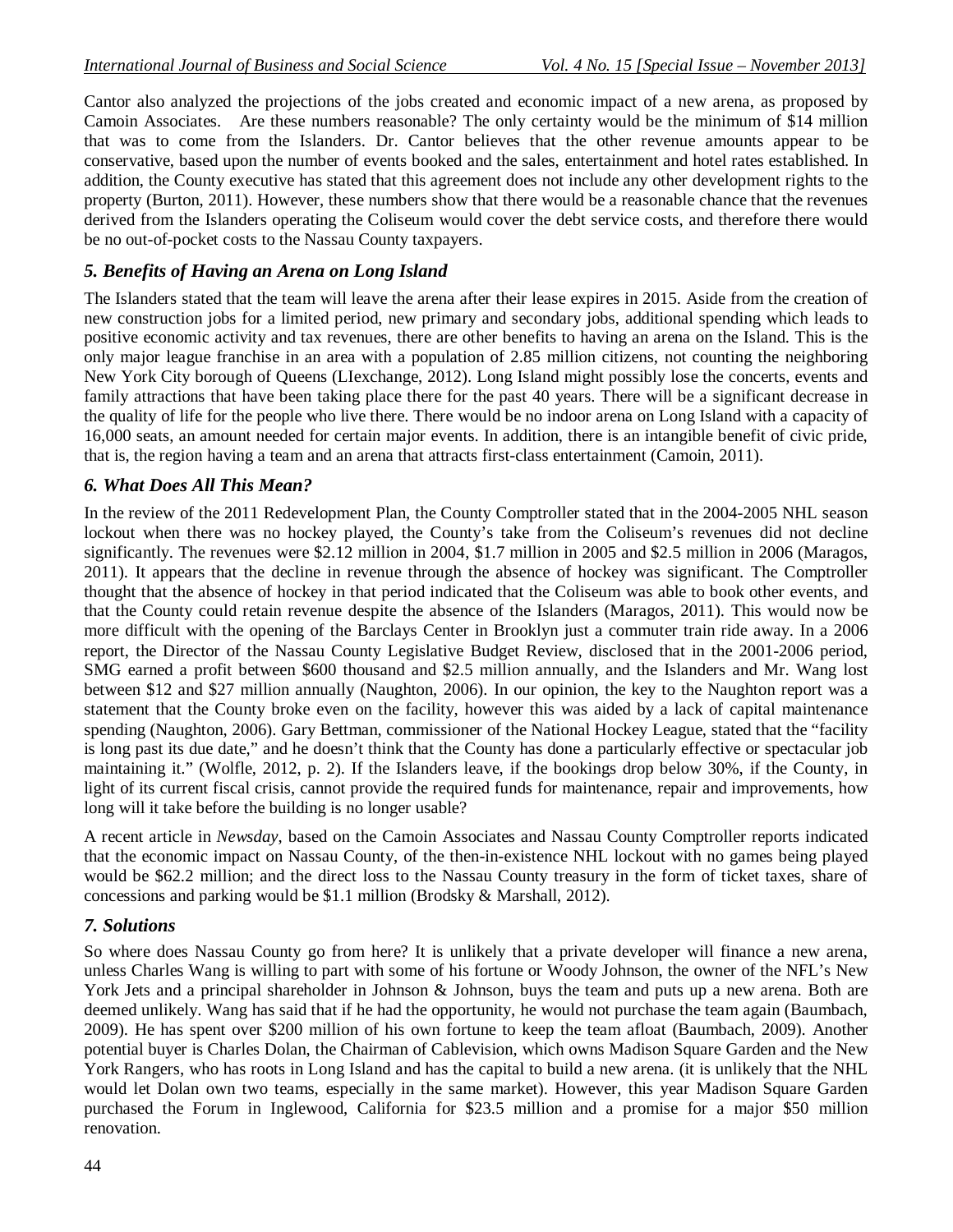The city would provide an additional \$18 million if the proposed renovation takes place (Vincent, 2012). This arena was the former home of the NHL's Los Angeles Kings and the NBA's Los Angeles Lakers, who eventually moved to the Staples Center in nearby Los Angeles. There have been no announcements currently to bring major league franchises to the Forum, which sits close to Los Angeles. While the Garden would not own the Islanders, it could act in the capacity as its landlord in a refurbished Nassau Coliseum. In addition, having an arena in Manhattan and in nearby Nassau County could put an economic squeeze on the newly-opened Barclays Center, if Cablevision so desired.

Charles Wang could sell the team, which would remain on Long Island or more likely be moved to another city. He could possibly retain ownership and move the team to Quebec City (a former NHL franchise city that is building a new arena), Kansas City (a city with a new arena but without a franchise) or possibly even the Barclays Arena in Brooklyn. The last of the likely options might be a stop-gap measure as the seating capacity is around 15,000 (considered relatively small) for hockey in that arena. Also, it is unknown if Islander fans would follow the team to Brooklyn via the Long Island Railroad (there is little parking in Brooklyn), or if Brooklyn residents like hockey.

Where would that leave the Coliseum and Nassau County? After 2015, a new lease would have to be negotiated with a firm that would operate the Coliseum. The County ran the building in its first years of operation, and then a lease was entered into with the Hyatt Company which eventually became SMG (Spectator Management Group). The lease has been rumored to not be equitable for the County and is onerous for the Islanders (without a copy we cannot confirm or refute). Would a new company want to manage an arena that is left with perhaps 80 bookings and two state-of-the -art arenas just one hour away by train? Because the County does not have expertise in operating the arena, it is likely there would be more than a few troubles in running the arena. The current state of finances in the County also indicates there may not be adequate funding for proper repair and maintenance of the facility.

The overriding sentiment is that in order to save the arena, there would have to be a partnership between the County and private interests. The proposals that were put forth for referendum vote by the taxpayers in 2011 appear to be sound, and will be subsequently discussed and analyzed. The key to this agreement is to limit the debt exposure to the County, and establish a partnership with significant Long Island companies who are willing to invest funds in a profitable venture that will also benefit their employees and the citizens of Long Island by making it a better place to live. In addition, assuming a smaller bond issue, a better job of selling the agreement to the taxpayers of Nassau County is mandatory.

Research did not disclose any arena being financed with a unique partnership of public and private cooperation such as this. But if the numbers can show a profit, and certain corporations want to accrue the goodwill of the taxpayers of Long Island by becoming good corporate citizens, it could be the solution to a very dire problem. Some believed that the referendum in 2011 did not pass because it was construed as the public helping a billionaire build an arena for his team, or the County was trying to surreptitiously pass the measure by holding the referendum on August 1 instead of on Election Day in November. Everything has to be transparent, disclosed and on the table, and the citizens have to understand the consequences of the measure not being approved. If it is an attractive and equitable package, and the Nassau County taxpayers still reject it, then that is it. But they should have all the facts in front of them before they make a decision.

According to a source, there still is belief that there will be a last minute solution to save the team and the arena. However, that time is running out and concrete plans have to be in place very soon. If hockey players knew that a new arena was forthcoming, they would want to play there. Long Island is still a great place to work and live. If the team gets better free agent players, it will draw more fans. More fans mean more revenues for the team, the operator of the arena and the County. The Islanders sold out almost every game when the team was competitive and was winning its four consecutive Stanley Cups, and was averaging over 14 thousand fans as late as the 2003- 04 season, a year before the first lockout (HockeyDB, 2012). There is seemingly no reason why it cannot happen again. There is also no reason why the arena could not get more bookings if the facility is a state-of-the-art venue.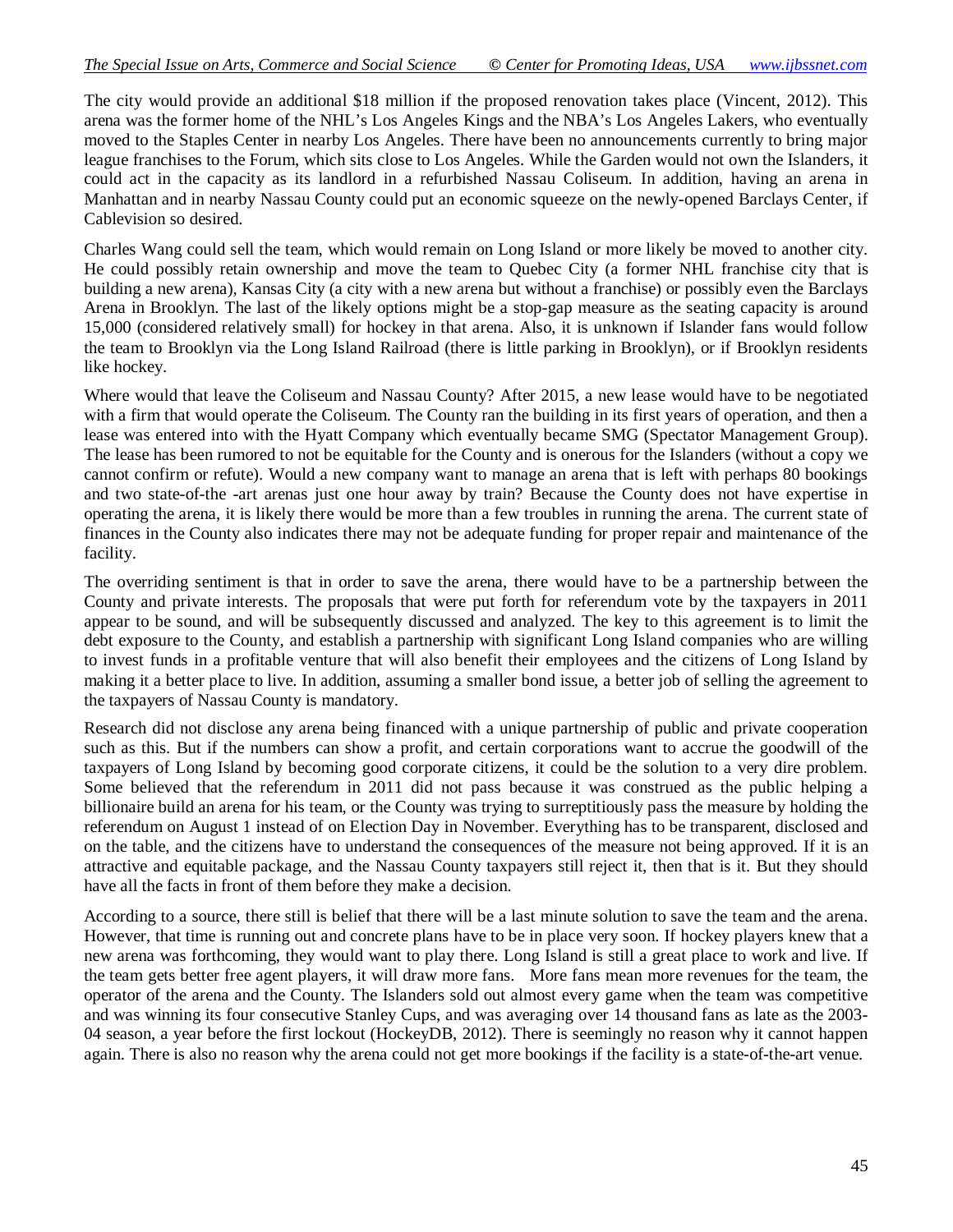## *8. Conclusion I*

The Islanders are the key to the status of the Coliseum. Without a permanent anchor tenant that will guarantee almost 14 percent occupancy, earn enough profit operating the arena to ensure that the team breaks even financially, and pays sufficient rent and generates taxes to create positive cash flow to the County that will cover the debt service costs, a renovation or construction of a new Coliseum will probably not be financially possible. The arena is in a state of decay, and without proper maintenance will probably not survive. That will further damage the standard of living and image of Long Island. Waiting until 2015 – the end of the current lease – does not seem to be feasible. The County must work in partnership with Mr. Wang and leaders of leading Long Island businesses to provide a way to finance a new arena with limited exposure of the County that will allow approval by NIFA and county voters. Perhaps it might mean selling non-controlling shares of the team, as the MLB's New York Mets did this year to raise \$240 million. If an out-of-the-box solution cannot be found, perhaps this region of 2.8 million citizens does not deserve a new arena or the team it currently houses.

## **9. UPDATE - 2013**

Many key events have happened since the end of 2012. The New York Islanders announced that the team was moving to the Barclays Center, in Brooklyn, New York, after the conclusion 2015-2016 season. A twenty-five year lease was signed. Although the capacity of the new arena is on the small size for hockey, the commissioner of the National Hockey League Gary Bettman believes that the technology and the newness of the arena would attract many fans. Once the Islanders move, the number of events being booked at the Coliseum would decrease to 80, which would represent only 22 percent of potential bookings. The move, per the head of the Building and Trades Union, 'sends a terrible message that you just can't get anything done here" (meaning getting sides to agree to a rebuilding or refurbishment of a new arena on Long island).

After this was announced, the County Executive of Nassau County Ed Mangano appointed Bruce Ratner, the main principal of the Barclays Arena project, as an unpaid consultant to advise on how to save the Coliseum. Requests for proposal were solicited for new ideas and four groups were selected to move forward in the process.

- The first was Madison Square Garden Co., who proposed a renovated 14,500 seat arena and an entertainment complex housing restaurants and bars. (Madison Square Garden Co. is part of the Cablevision empire and its principal shareholders live on Long Island). The cost would be \$250 million.
- The second was Blumenfeld Development which would spend \$180 million to raze the Coliseum and build a new arena with a capacity of 9,000-12,000 seats.
- The third was Forest City Ratner Cos. (a Bruce Ratner company). They proposed a 13,000 seat renovated arena, an outdoor amphitheater, bars, restaurants and an outdoor ice rink. The projected cost of the effort would be \$229 million.
- The final group was New York Sports, which would spend \$60-90 million to renovate the interior of the Coliseum and downsize the capacity to 8,000-10,000 seats. It wanted to bring in college and professional lacrosse (a very big sport on Long island, starting with youth leagues) and a minor league hockey team.

The most important point was that the winning project would be privately funded.

In July 2013, the Ratner Group and Madison Square Garden became finalists. Blumenfeld, a Long Island developer, joined Ratner to compete against Madison Square Garden. The winner of the bid to develop the arena and some of the surrounding property would be announced in August. Each of the two parties was asked to submit complete, signed leases to the County as part of its proposal. The County was looking for maximum revenues, minimization of utility and maintenance expended from the County Treasury, and for the developer to take control of the arena as soon as possible.

On August 15, 2013 , the bid was awarded to the Ratner Group. This happened a little more than two years after the voters of Nassau County voted down a proposition to seek a bond issue of \$400 million to fund a renovation of the arena by a group headed by the owner of the Islanders, Charles Wang, who would have paid the debt service on the bonds. In the Ratner bid the County would receive 8 percent of gross revenues and 12.75 percent of parking fees (now \$20 per auto), with escalating minimum payments over the initial 34-year lease term. The Ratner Group would also guarantee a minimum of \$195 million in county revenues by the end of the lease.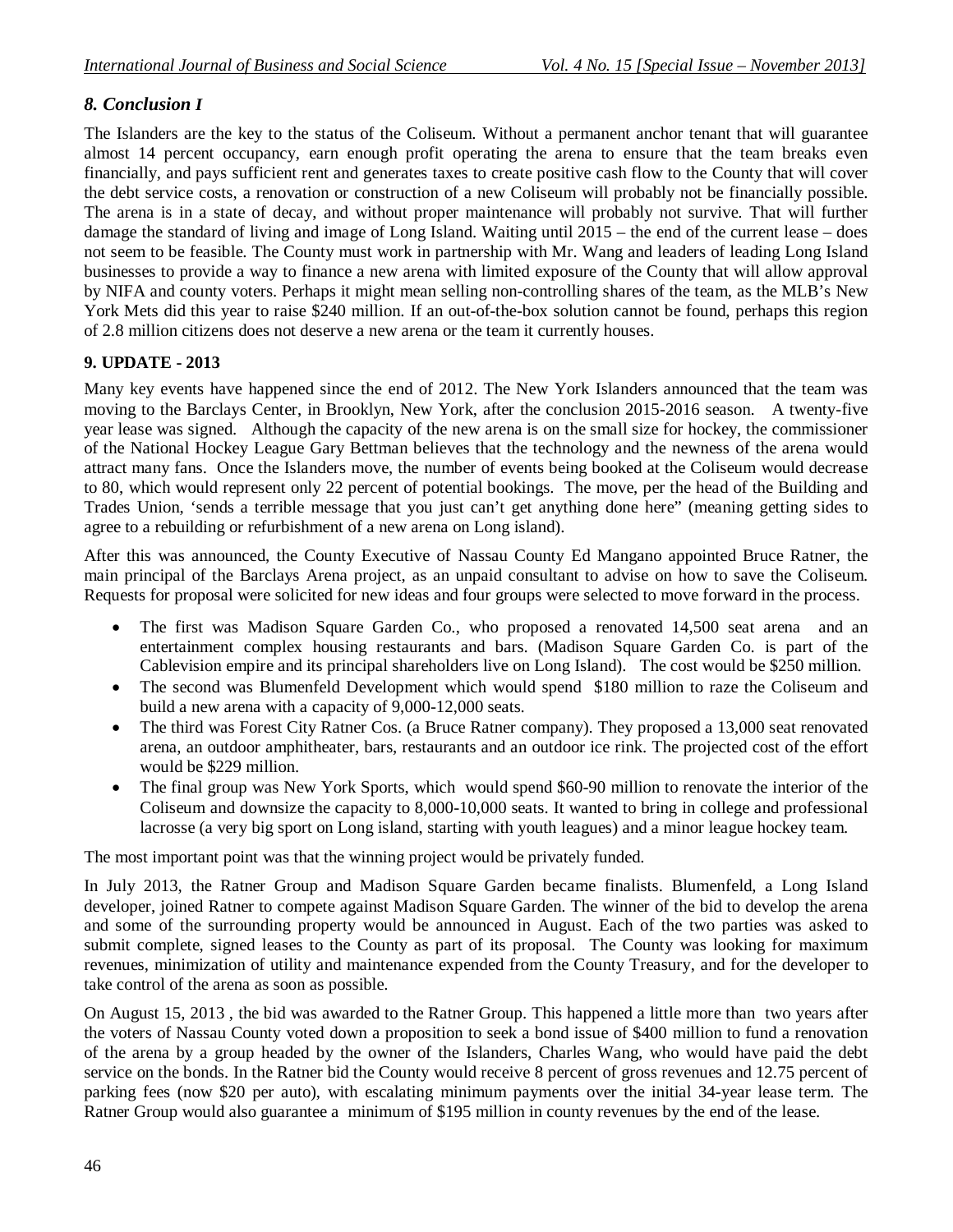Madison Square Garden's comparable number was \$112 million. Ratner Group's estimates are based on total revenues, while Madison Square Garden's was based on ticket sales alone.

#### **9.1 Table 3 – Breakdown of Proposed Events for Renovated Nassau Coliseum**

The number of proposed events for the renovated Coliseum would total more than 300.

The final plan would create the following structures:

- A 13,000 seat refurbished arena, which can go down to 4,000 as needed.
- A 2,000 seat theater
- A 2,500 seat amphitheater that can be converted into a skating rink
- Up to six restaurants, a movie theater and 50,000 square feet of retail space.

The project would include 5,000 parking spots at the Coliseum. With the current cost of parking at \$20 per car, five thousand cars would bring in \$100,000 of parking revenues per event. The County's share would be, at 12.75 per cent, \$12,750 per event. Job creation is estimated to be 1,330 one-time construction jobs and 2,500 full-time, part-time and seasonal positions.

On September 23, 2013, the Nassau County Legislature unanimously approved the \$229 million Ratner project to renovate the 41-year old Nassau Veterans Memorial Coliseum. The Coliseum was "saved" for the 2.8 million residents of Long Island who can continue to enjoy family, sporting, and other events.

#### *10. Conclusion II*

Depending on the location and state of the economy (national and local), it likely will be more difficult for professional franchises to have municipalities build sports venues for them. The authors believe that such venues will have to be built with private funds or in partnership with franchises. In addition to the poor status of the economy in Nassau County, the Islanders, the prime tenant of the Coliseum, had to deal with County politics and a rebuff by the voters in the 2011 referendum. It is our sentiment that this feeling will be more prevalent as time goes by and that it will have to be proven to private developers that there is profit potential in such projects. Only then will they build.

#### *References*

- Arenaco, (2011). Lease between The County of Nassau, Landlord and Arenaco SPE LLC, Tenant. Retrieved from http://www.nassaucountyny.gov/documents/Lease.pdf.
- Baumbach, J. (2009, May 2). Charles Wang regrets buying Islanders. Retrieved from http://www.newsday.com/news/charles-wang-regrets-buying-islanders-1.1230247.
- Blackboard, (2012). New York Islanders. Retrieved from http://www.businessinsider.com/ blackboard/newyork-islanders.
- Brodsky, R. & Marshall, R. (2012, Sept.16). Officials: Hockey lockout could cost LI economy \$60- million in revenue. *Newsday*. Retrieved from http://www.newsday.com/sports/hockey/officials-nhl-lockoutcould-cost-li-economy-60-million-in-revenue-1.4008466.
- Burton, P. (2011, July 29). Nassau shoots to secure \$400M. *The Bond Buyer*. Retrieved from http//www. http://www.bondbuyer.com/issues/120\_146/nassau-county-rebuild-veteran-coliseum-1029502-1.html.
- Camoin Associates. (2011). Uniondale Hub Redevelopment Project. Economic Impact Analysis. Retrieved from http://www.nassaucountyny.gov/documents/ CamoinAssociatesEconomicAnalysisReportofArenaDeal.pdf.
- Cantor, E., (2011). Cash Flow and Economic Impact analysis of Construction of the New \$350 million Nassau County Veterans Memorial Coliseum - Home of the New York Islanders hockey club. Retrieved from http://www.martincantor.com/files/ColiseumManganoReport.pdf.
- CSL, (2011). Conventions, Sports & Leisure International. Retrieved from http://www.cslintl.com. Halbfinger, D. (2011, January 26). New York seizes finances of Nassau County. *The New York Times.* Retrieved from http://www.nytimes.com/2011/01/27/nyregion/27nassau.html?pagewanted=all.